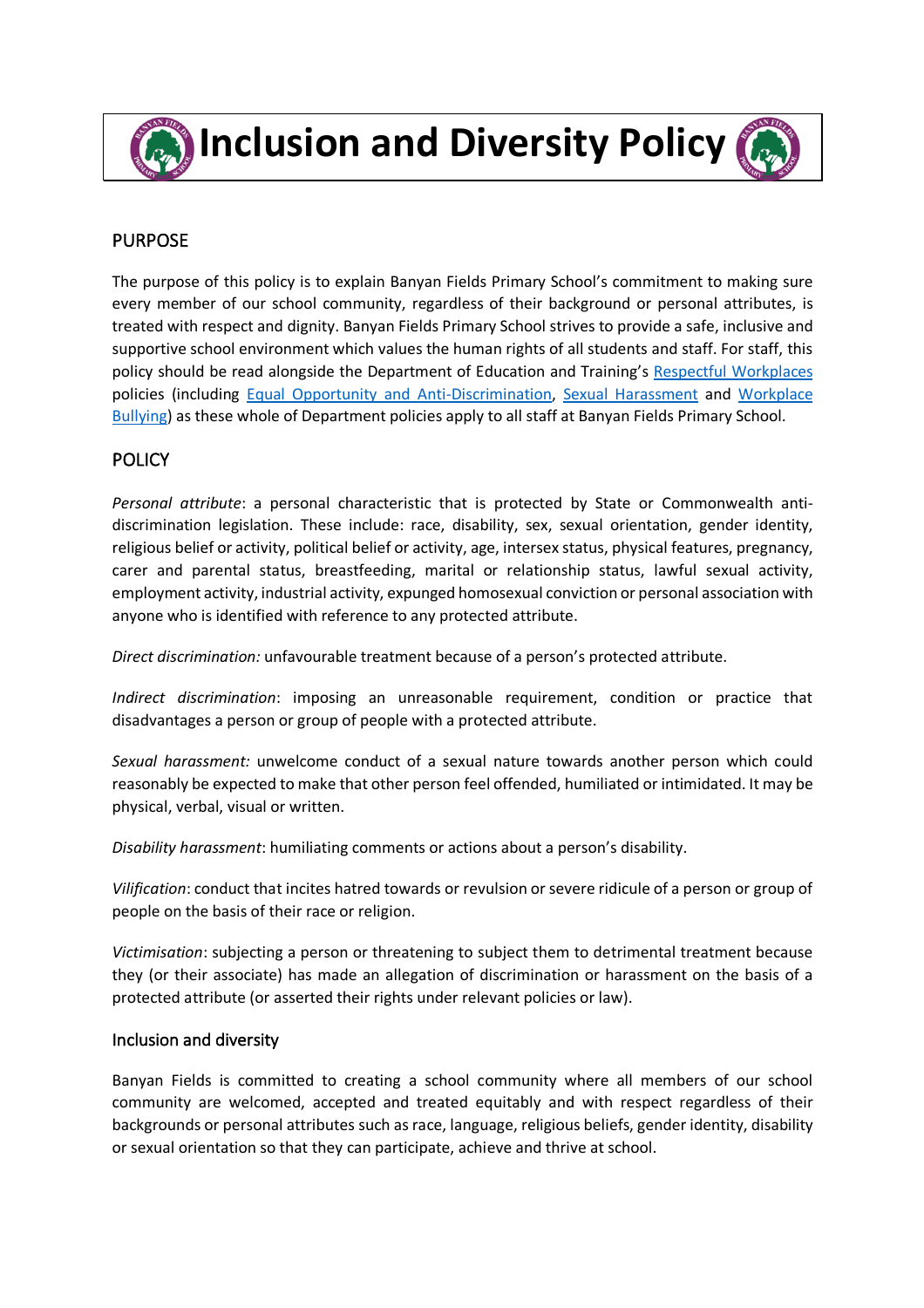Banyan Fields acknowledges and celebrates the diversity of backgrounds and experiences in our school community and we will not tolerate behaviours, language or practices that label, stereotype or demean others. At Banyan Fields Primary School we value the human rights of every student and we take our obligations under anti-discrimination laws and the Charter of Human Rights and Responsibilities seriously.

Banyan Fields will:

- ensure that all students and members of our school community are treated with respect and dignity
- ensure that students are not discriminated against and where necessary, are accommodated to participate in education and all school activities (eg schools sports, concerts, incursions/excursions, camps) on the same basis as their peers
- acknowledge and respond to the diverse needs, identities and strengths of all students
- encourage empathy and fairness towards others
- challenge stereotypes that promote prejudicial and biased behaviours and practices
- contribute to positive learning, engagement and wellbeing outcomes for students
- respond to complaints and allegations appropriately and ensure that students are not victimised.

Bullying, harassment and other forms of inappropriate behaviour targeting individuals because of their personal attributes will not be tolerated in our school community. Students who may have experienced or witnessed this type of behaviour are encouraged to speak up and to let their teachers, parents or carers know about those behaviours to ensure that inappropriate behaviour can be addressed.

Banyan Fields will take appropriate measures, consistent with its *Student Wellbeing and Engagement* and *Bullying* policies to respond to discriminatory behaviour or harassment at our school.

#### **Reasonable adjustments for students with disabilities**

Banyan Fields also understands that it has a special obligation to make reasonable adjustments to accommodate students with disabilities. A reasonable adjustment is a measure or action taken to assist all students to participate in their education on the same basis as their peers. Reasonable adjustments will be made for students with disabilities through our Student Support Group processes in consultation with the student, their parents or carers, their teachers and if appropriate, their treating practitioners. For more information about support available for students with disabilities, please refer to our school's *Student Wellbeing and Engagement* policy or contact Amelia Busuttil for further information.

# RELATED POLICIES AND RESOURCES

Please refer to:

#### *Student Wellbeing and Engagement Policy*